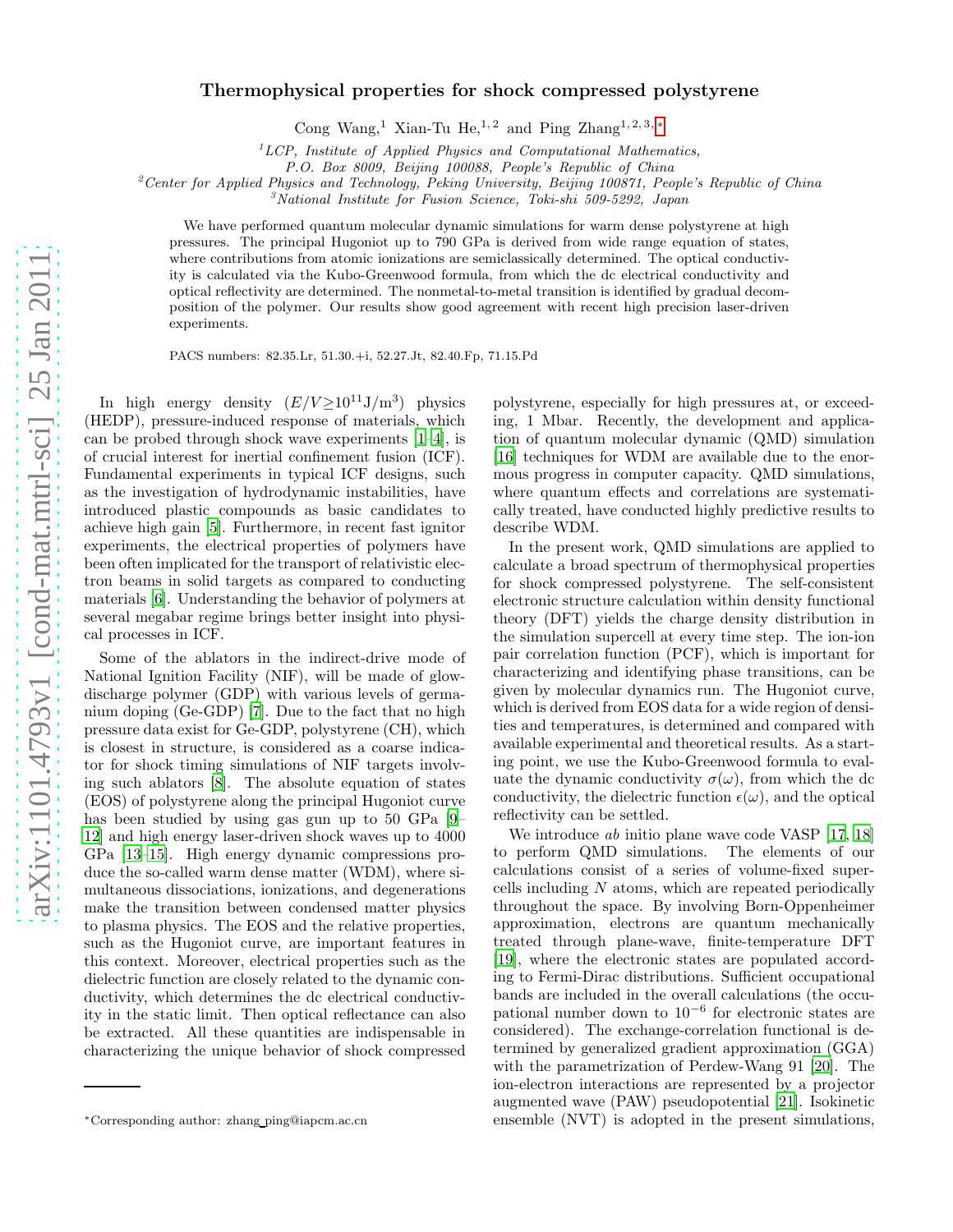

<span id="page-1-2"></span>FIG. 1: (Color online) The  $P-V$  (left panel) and  $T-P$  (right panel) Hugoniot curves of shocked polystyrene. Inset is the  $(u_s, u_n)$  diagram. Previous results are also shown for comparison. Experiments: gas-gun results (the gray filled squares); [\[9](#page-3-6)[–12](#page-3-7)] absolute measurements on NOVA (magenta diamonds); [\[13\]](#page-3-8) high energy laser-driven measurements by Ozaki *et al.* [\[14,](#page-3-11) [15](#page-3-9)] (blue upward and downward triangles) and Barrios *et al.* (orange squares). [\[8](#page-3-5)] Theories: QEOS and SESAME [\[26](#page-4-5)] results are denoted by green dashed line and purple dotted line, respectively.

where the ionic temperature  $T_i$  is controlled by Nośe thermostat [\[22\]](#page-4-6), and the system is kept in local equilibrium by setting the electron  $(T_e)$  and ion  $(T_i)$  temperatures to be equal.

The simulations have been done for 128 atoms (namely, eight  $C_8H_8$  units) in a supercell. A plane-wave cutoff energy of 600.0 eV is selected, so that a convergence of better than 3% is secured. The Brillouin zone is sampled by Γ point and  $3\times3\times8$  Monkhorst-Pack scheme [\[23\]](#page-4-7) **k** points in molecular dynamic simulations and electronic structure calculations, respectively, because EOS (conductivity) can only be modified within 5% (15%) for the selection of higher number of k points. The densities adopted in our simulations range from 1.05 g/cm<sup>3</sup> to 3.50 g/cm<sup>3</sup> and temperatures between 300 and 50000 K, which highlight the regime of principal Hugoniot. All the dynamic simulations are lasted 6000 steps, and the time steps for the integrations of atomic motion are selected according to different densities (temperatures) [\[24\]](#page-4-8). Then, the subsequent 1000 step simulations are used to calculate EOS as running averages.

The nature of high pressure behavior for warm dense polystyrene is dominated by a two-stage transition, that is, dissociations and ionizations. QMD simulations have been demonstrated to be powerful in describing as well as understanding chemical decompositions and electronic excitations of shock compressed materials, namely, the shocked atomic and electronic structures can be effectively treated within QMD. Importantly, however, we should address that the calculated EOS data from direct QMD simulations on shocked polystyrene should be corrected due to the following aspects: (i) At laser-driven temperatures as high as of 5∼6 eV (∼10 Mbar), the con-

TABLE I: Polystyrene Hugoniot results from QMD simulations.

<span id="page-1-1"></span>

| $(g/cm^3)$ | (GPa)<br>Р | T<br>(eV) | $u_s$ (km/s) | $u_p$ (km/s) |
|------------|------------|-----------|--------------|--------------|
| 2.04       | 22.06      | 0.20      | 6.59         | 3.19         |
| 2.10       | 24.61      | 0.21      | 6.85         | 3.42         |
| 2.43       | 53.48      | 0.32      | 9.48         | 5.37         |
| 2.59       | 74.54      | 0.39      | 10.93        | 6.49         |
| 2.79       | 128.56     | 0.75      | 14.01        | 8.74         |
| 3.01       | 240.46     | 1.54      | 18.76        | 12.21        |
| 3.08       | 293.98     | 1.85      | 20.60        | 13.59        |
| 3.18       | 352.98     | 2.14      | 22.40        | 15.01        |
| 3.29       | 429.62     | 2.53      | 24.51        | 16.69        |
| 3.39       | 554.96     | 3.11      | 27.67        | 19.10        |
| 3.49       | 789.07     | 4.24      | 32.79        | 22.92        |

siderable effect of atomic ionizations on EOS should be appropriately included beyond QMD; (ii) QMD energy consists of kinetic and potential energy (for both ions and electrons), while, the well known zero-point vibration energy (ZPVE), van der Waals energy (VDWE), and so as the demanded energy for phase transitions, which are particularly significant in WDM, are excluded; (iii) The pressure from QMD only describes the interaction contributions, and the ideal part for noninteracting particles are missed. To overcome these obstacles, in our present calculations for polystyrene, ZPVE, which is important for determining the low-pressure internal energy for the reference state along the Hugoniot curve, is simply added onto the QMD output. Condensed matter to plasma transition energy mainly comes from atomic ionization energy, which is also added onto QMD data, and the reference ionization degree is semiclassically determined [\[25\]](#page-4-9). VDWE has been treated as small as negligible. As for another important parameter—pressure, contributions from both interacting and noninteracting parts (ions and free electrons, separately) are included in the present EOS data.

High precision EOS data are essential for understanding the electrical and optical properties of polystyrene under extreme conditions. The present EOS have been examined theoretically through the Rankine-Hugoniot (RH) equations, which follow from conservation of mass, momentum, and energy across the front of shock waves. The locus of points in  $(E, P, V)$ -space described by RH equations satisfy the following relations:

<span id="page-1-0"></span>
$$
E_1 - E_0 = \frac{1}{2}(P_1 + P_0)(V - V_0),
$$
 (1)

$$
P_1 - P_0 = \rho_0 u_s u_p,\tag{2}
$$

$$
V_1 = V_0(1 - u_p/u_s), \tag{3}
$$

where subscripts 0 and 1 present the initial and shocked state, and E, P, V denote internal energy, pressure, volume, respectively. The  $u_s$  and  $u_p$  correspond to the shock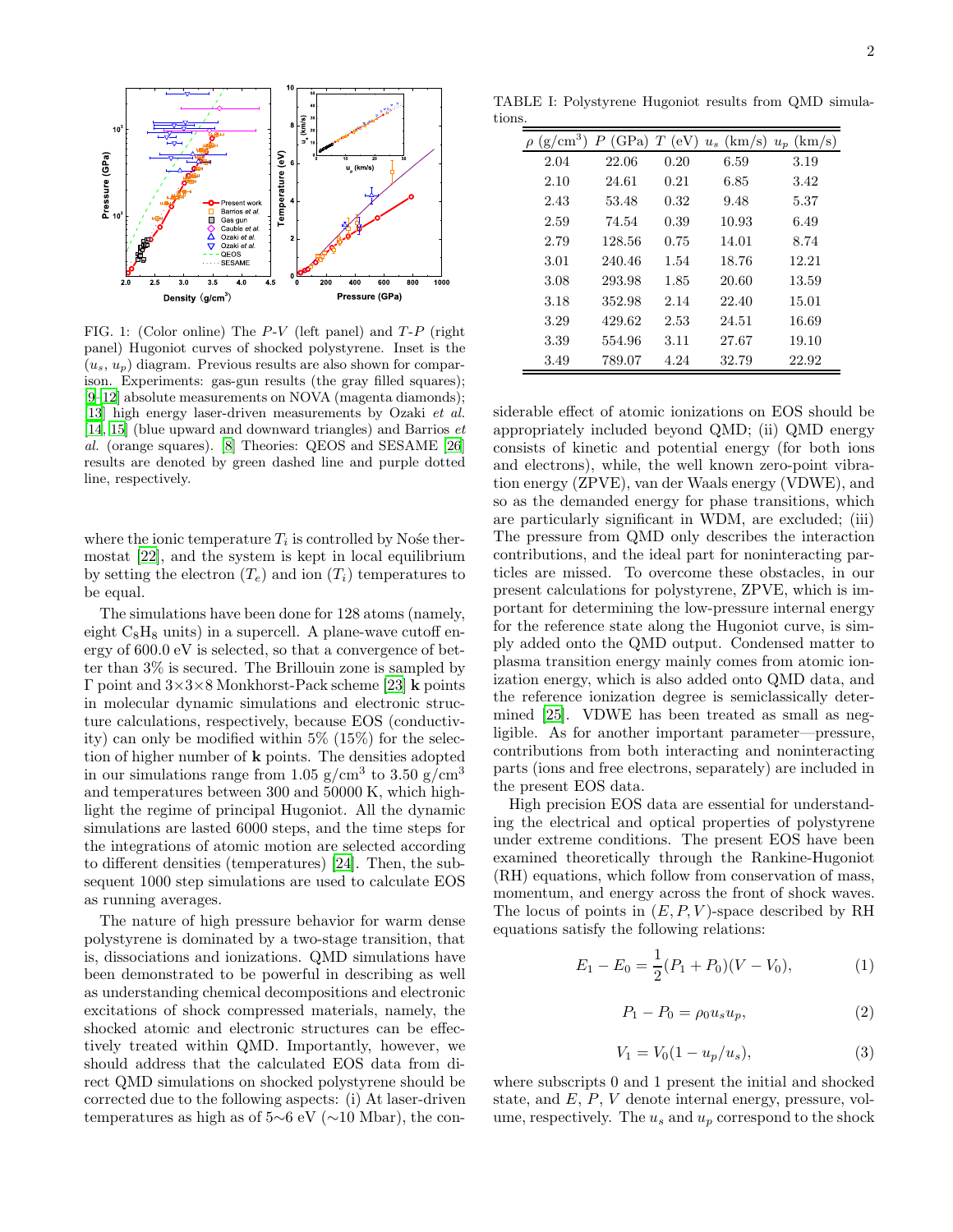and mass velocities of the material behind the shock front. As the starting point along the Hugoniot, the initial density is  $\rho_0 = 1.05$  g/cm<sup>3</sup>, and the internal energy is  $E_0$ =−87.44 kJ/g at a temperature of 300 K. Compared to the high pressure of shocked states along the Hugoniot, the initial pressure  $P_0$  can be treated approximately as zero. We use smooth functions to fit the internal energy and pressure in terms of temperature at sampled density, and derive Hugoniot point from Eq. [1.](#page-1-0) The calculated Hugoniot data are listed in Table [I.](#page-1-1)

The principal Hugoniot curve is plotted in Fig. [1,](#page-1-2) where previous theoretical and experimental results are also shown for comparison. The EOS of polystyrene has been previously probed by gas gun experiments, which have the advantage of high precision, but the pressure hardly exceeds 50 GPa. Recently, high energy laserdriven experiments have detected pressures up to 4000 GPa. Meanwhile, however, large error bars were introduced at above 100 GPa [\[13,](#page-3-8) [14](#page-3-11)], and thus the use of low-precision EOS of the polymer to predict the behavior of NIF Ge-GDP ablator materials provides an unacceptable uncertainty. Then, high precision EOS (up to 1000 GPa) for polystyrene was obtained by using  $\alpha$ quartz as an impedance-matching (IM) standard [\[8\]](#page-3-5). As shown in Fig. [1,](#page-1-2) previous data by Ozaki et al. [\[14](#page-3-11)] (IM with an aluminum standard) and Cauble  $et \ al.$  [\[13](#page-3-8)] (absolute data) show clearly stiffer behavior compared to those results with quartz standard [\[8,](#page-3-5) [15](#page-3-9)] and SESAME model [\[26\]](#page-4-5). The possible reason for this stiff behavior is likely due to x-ray preheating of the samples, as has been stated by those authors. Then, thicker pushers and low-Z ablators were used in the newly measured data from Ozaki et al. [\[15](#page-3-9)] to reduce pre-heating of the samples. The experiments, where IM with a quartz standard were also used, show results that are closer to those by Barrios et al.. In our QMD simulations, we find that direct calculated EOS without corrections mentioned above are only valid in the low pressure  $(P<100 \text{ GPa}$  and  $T<1 \text{ eV}$ ) regime, beyond which no Hugoniot points can be found from the pure QMD data. For higher pressures, due to our introduction of corrections to direct QMD results, the calculated principal Hugoniot curve are greatly softened, and the results show good agreements with those experiments where quartz standard was used.

Temperature, as has been focused as one of the most important parameters in experiments, is difficult to be measured because of the uncertainty in determining the optical-intensity loss for ultraviolet part of the spectrum in adiabatic or isentropic shock compressions, especially for the temperature exceeding several eV [\[27](#page-4-10)]. QMD simulations can provide efficient predictions for shock temperatures. As has been shown in Fig. [1](#page-1-2) (right panel), our calculated Hugoniot temperatures are accordant with experimental results up to 2 eV, and discrepancy emerges at higher temperatures. Beyond 2 eV, the predicted temperatures from both experiments and SESAME model at a given pressure are higher compared to our calculations.

We also examine the structural transition of



<span id="page-2-0"></span>FIG. 2: (Color online) Pair correlation functions for four different points along the principal Hugoniot curve. (a)  $\sim$  (d) correspond to the starting point, 53.48 GPa, 74.54GPa, and 128.56 GPa, respectively. C-H, C-C, and H-H bonds are denoted by blue, black, and red lines, respectively. Insets are the sampled atomic structure and charge density distribution at each state (gray balls for carbon and white balls for hydrogen).

polystyrene under shock compressions by using PCF, which is evaluated at equilibrium during the molecular dynamics simulations. Along the Hugoniot, four points of PCF are shown in Fig. [2.](#page-2-0) At the initial state [see Fig.  $2(a)$  $2(a)$ , the ideal condensed polymer phase is indicated by one peak for C-H bond, meanwhile, two peaks  $(\pi$ -type and  $sp^3$ -type) for C-C bond. With the increase of pressure (∼20 GPa), phenyl decomposes, which is indicated by that the two C-C peaks merge together (a transverse from  $\pi$  bond to  $sp^2$ ,  $sp^3$  like bond). At this stage diamondlike carbon nanoparticles (with defects) are formed. The present phenomenon agrees well with the behavior of shock compressed benzene [\[28,](#page-4-11) [29\]](#page-4-12). Further increase of pressure produces molecular and atomic hydrogen, which is indicated by the peak in H-H PCF around  $0.75 \text{ Å}$  [Fig. [2\(](#page-2-0)b)]. Decomposition of hydrocarbons continues until 128 GPa, where PCF shows no obvious evidence for the existence of C-H bond. Whereas, for higher pressures, the PCFs do not show visible difference, and are thus not presented here. SESAME model suggested that the softening behavior of Hugoniot is caused by the chemical decomposition of the polymer at 200  $\sim$  400 GPa. Whereas, our calculations show that the decomposition pressure lies between 20 and 128 GPa, which is much lower than that of SESAME. Note that the chemical decompositions do not contribute much to the softening behavior, but the ionizations really do.

Having clarified the EOS, let us turn now to study the electrical and optical properties for shocked polystyrene. Based on Kubo-Greenwood formula, the electrical and optical properties can be obtained as described in Ref. [\[28\]](#page-4-11). In order to get converged results, 30 independent snapshots, which are selected during one molecular dynamics simulation at given conditions, are picked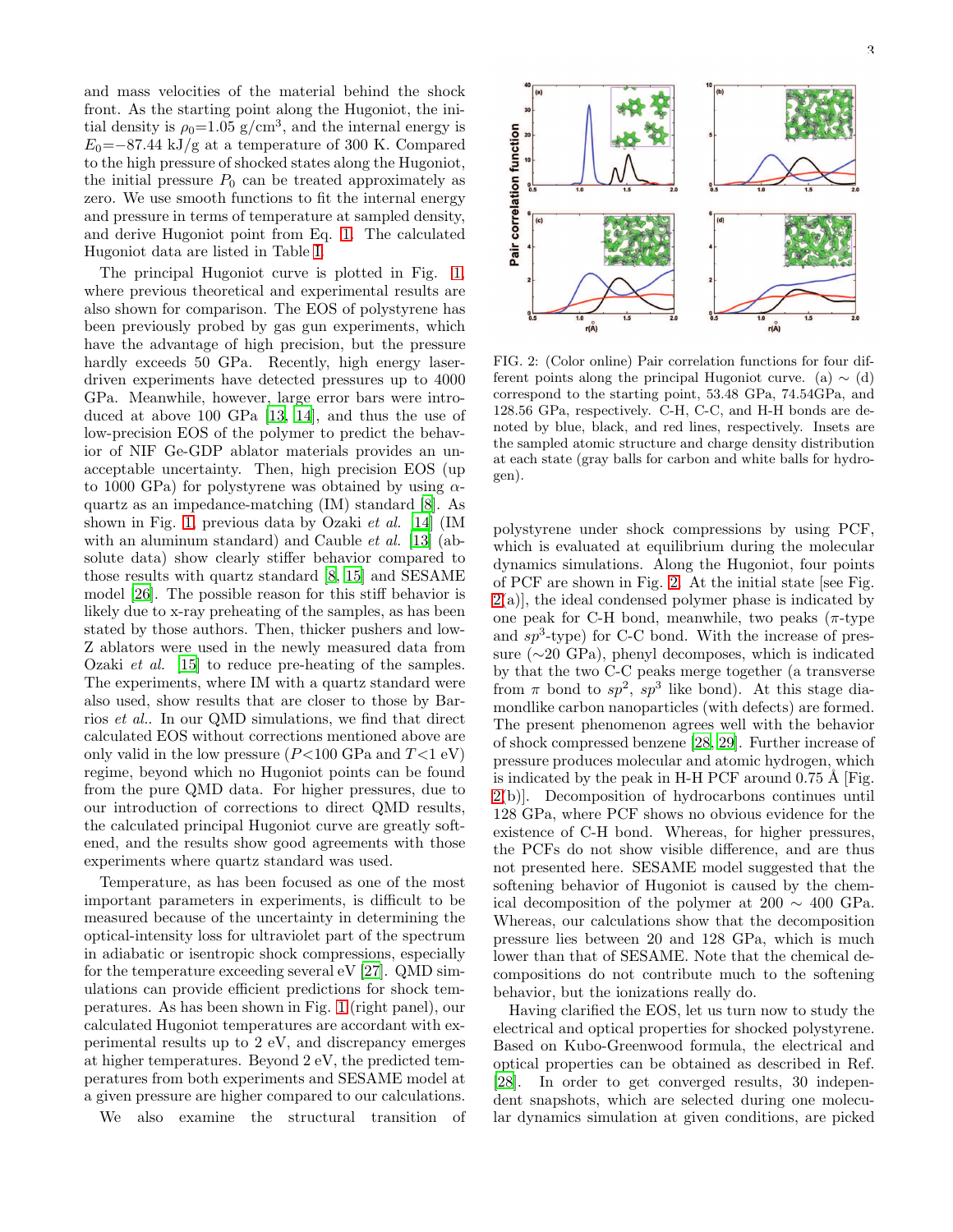

<span id="page-3-12"></span>FIG. 3: (Color online) Dc conductivity (left panel) and optical reflectivity at the wavelength of 532 nm (right panel). Previous measurements by Koenig *et al.* (green squares) [\[30](#page-4-13)] and Barrios *et al.* (upward triangles) [\[8](#page-3-5)] are also plotted.

up to calculate dynamic conductivity as running averages. The dc conductivity  $\sigma_{dc}$ , which follows from the static limit  $\omega \rightarrow 0$  of  $\sigma_1(\omega)$  is then evaluated and plotted in Fig. [3](#page-3-12) (left panel) as a function of shock velocity. Initially,  $\sigma_{dc}$  increases rapidly with shock velocity up to 14 km/s (128 GPa) towards the formation of metallic state of polystyrene. Then, one can find from Fig. [3](#page-3-12) that  $\sigma_{dc}$  keeps almost invariant and the shock compressed polystyrene maintains its metallic behavior. The onset of metallization  $(\sigma_{dc} > 10^{3} \Omega^{-1} \text{cm}^{-1})$  is observed at around 10 km/s (∼50 GPa), where dissociation of the polymer and formations of hydrogen (molecular and atomic species) govern the characteristics of warm dense polystyrene. We stress here that the nonmetal to metal transition is induced by gradual chemical decompositions and thermal activations of the electronic state, instead of atomic ionization, which is not observed until 128 GPa with respect to the charge density distribution in the QMD simulations. In the same pressure range (20∼200 GPa), we observe larger  $\sigma_{dc}$  compared to experimental measurement [\[30](#page-4-13)]. This overestimation of  $\sigma_{dc}$  values could be attributed to the use of DFT-based molecular dynamics, which is known to underestimate band gaps in many systems.

Optical reflectance, from which emissivity can be derived, is of great interest in experiment for determining shock temperature. Along the Hugoniot, we show in Fig. [3](#page-3-12) (right panel) the variation of optical reflectance at 532 nm as a function of shock velocity. Optical properties of polystyrene have been experimentally studied by Koenig et al. [\[30\]](#page-4-13) with  $u_s$  of 11∼16 km/s (80∼170 GPa), and steadily increasing reflectivities reaching values up to ∼50 % were observed. The results by Ozaki et al. indicated reflectivity from 16% to 42% in  $u_s$  range of  $22\sim27 \text{ km/s}$  (300 $\sim$ 500 GPa) [\[15\]](#page-3-9). Recent experiments by Barrios et al. [\[8](#page-3-5)] suggested a drastic increase in reflectivity around the Hugoniot pressure of 100 GPa, followed by saturated value of 40% around 250∼300 GPa. Discrepancies in reflectivities among experiments have been claimed to be arisen from probe-beam stability or from differences in diagnostic configurations. Along the Hugoniot, our QMD calculations provide the general feature for the optical reflectance—steep increase (from 15% to 60 %) followed by saturation (at ∼128 GPa). The change in optical reflectivity with pressure can be interpreted as the gradual insulator-conductor transition at above 20 GPa, where the atoms strongly fluctuate with neighbors to dense, partially ionized plasma at high pressures above 128 GPa.

In summary, we have carried out QMD simulations to study the thermophysical properties for warm dense polystyrene. The Hugoniot EOS data of polystyrene up to ∼790 GPa, which is in agreement with dynamic experiments in a wide range of shock conditions, has been evaluated through QMD calculations and corrected by taking into account the atomic ionization. A two-stage (dissociation and ionization) transition governs the characteristic of polystyrene under extreme conditions. Contribution from chemical decomposition demonstrates the steep increase of  $\sigma_{dc}$  and optical reflectance observed at 20∼128 GPa. While, soften behavior of the Hugoniot is dominated by atomic ionizations for higher pressure.

This work was supported by NSFC under Grants No. 11005012 and No. 51071032, by the National Basic Security Research Program of China, by the National High-Tech ICF Committee of China, and by the Core University Program.

- <span id="page-3-0"></span>[1] M. D. Knudson, and M. P. Desjarlais, Phys. Rev. Lett. 103, 225501 (2009).
- [2] W. J. Nellis, Rep. Prog. Phys. 69, 1479 (2006).
- [3] D. G. Hicks *et al.*, Phys. Rev. B 78, 174102 (2008).
- <span id="page-3-1"></span>[4] D. G. Hicks *et al.*, Phys. Rev. B 79, 014112 (2009).
- <span id="page-3-2"></span>[5] J. D. Lindl, *Inertial Confinement Fusion: The Quest for Ignition and Energy Gain Using Indirect Drive* (Springer-Verlag, New York, 1998).
- <span id="page-3-3"></span>[6] H. Cai *et al.*, Phys. Rev. Lett. **102**, 245001 (2009).
- <span id="page-3-4"></span>[7] S. W. Haan *et al.*, Eur. Phys. J. D 44, 249 (2007).
- <span id="page-3-5"></span>[8] M. A. Barrios *et al.*, Phys. Plasmas 17, 056307 (2010).
- <span id="page-3-6"></span>[9] *LASL Shock Hugoniot Data*, Los Alamos Series on Dynamic Material Properties, edited by S. P. Marsh (Uni-

versity of California Press, Berkeley, 1980).

- [10] R. G. McQueen *et al.*, in *High-Velocity Impact Phenomena*, edited by R. Kinslow (Academic, New York, 1970), Chap. VII, Sec. II, p. 293.
- [11] M. Van Thiel, J. Shaner, and E. Salinas, Lawrence Livermore National Laboratory Report No. UCRL-50108, 1977.
- <span id="page-3-7"></span>[12] A. V. Bushman, *et al.*, JETP Lett. 82, 895 (1996).
- <span id="page-3-8"></span>[13] R. Cauble, *et al.*, Phys. Plasmas 4, 1857 (1997).
- <span id="page-3-11"></span>[14] N. Ozaki, *et al.*, Phys. Plasmas **12**, 124503 (2005).
- <span id="page-3-9"></span>[15] N. Ozaki, *et al.*, Phys. Plasmas **16**, 062702 (2009).
- <span id="page-3-10"></span>[16] A. Kietzmann, R. Redmer, M. P. Desjarlais, and T. R. Mattsson, Phys. Rev. Lett. 101, 070401 (2008).